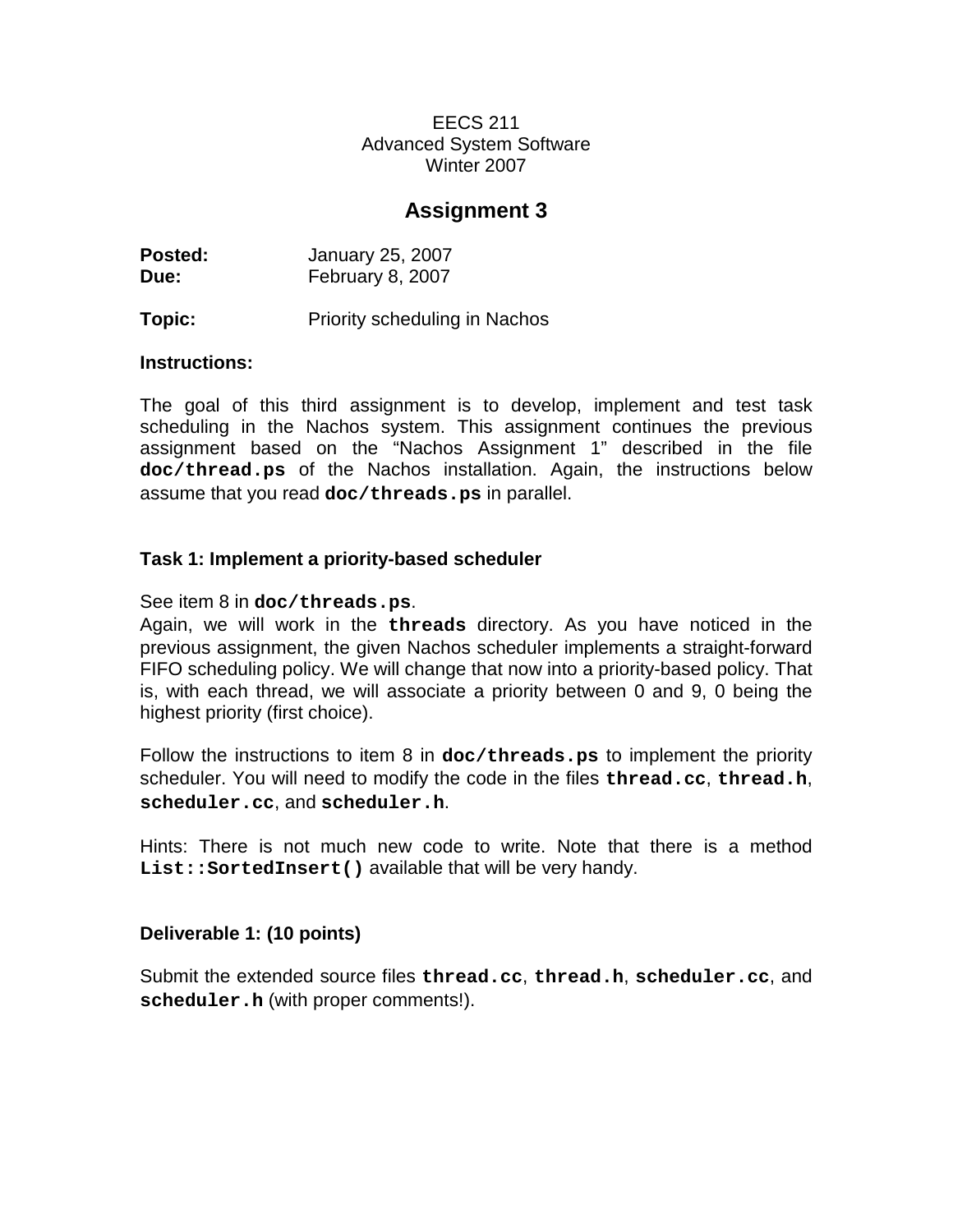# **Task 2: Implement a bounded buffer for safe inter-thread communication**

See item 2 in **doc/threads.ps**. You may also want to review the description of a bounded buffer in chapter 6.6.1 in the textbook.

The bounded buffer should be implemented as a new class **BoundedBuffer** (for simplicity, you may want to put the code into **threadtest.cc**). The buffer size (maximum queue length) should be set at the time of instantiation (as a parameter to the constructor). The class **BoundedBuffer** should provide two public methods named **Load** and **Store** which take an integer out of the buffer, or place an integer into the buffer, respectively.

Make sure to properly synchronize the **Load** and **Store** methods using your locks and condition variables implemented in the previous assignment! The needed locks and/or condition variables should be instantiated as members inside the **BoundedBuffer** class, and should be properly called by the **Load** and **Store** methods (such that a user of the buffer does not need to worry about any synchronization).

# **Deliverable 2: (20 points)**

Submit your bounded buffer implementation (i.e. source file **threadtest.cc**) with proper comments.

## **Task 3: Test your implementation using a producer-consumer example**

Modify/extend the code in file **threadtest.cc** such that it creates 2 producer and 2 consumer threads which communicate via one (shared!) bounded buffer.

The producer and consumer threads should run as two functions named **Producer** and **Consumer**, respectively. A producer thread should store a sequence of 10 integers into the buffer, whereas a consumer thread should load a sequence of 10 integers from the buffer and print them to the screen. To distinguish the numbers sent by the two producers, producer 1 should send the values 10, 11, 12, 13, … 19, whereas producer 2 sends 20, 21, 22, 23, … 29. Also, let's limit the size of the bounded buffer to 5 integers.

To test your priority-based scheduler, assign priorities in such a way that the numbers printed on the screen by the consumers are in sequence (i.e. 10, 11, 12, … 29). As a second test case, assign priorities such that the sequence of numbers appears alternating as 10, 20, 11, 21, 12, 22, …, 19, 29.

Test your code thoroughly! Make use of the **–rs <seed>** option to test context switches at random times. Your program should produce the same output and run flawlessly in any case.